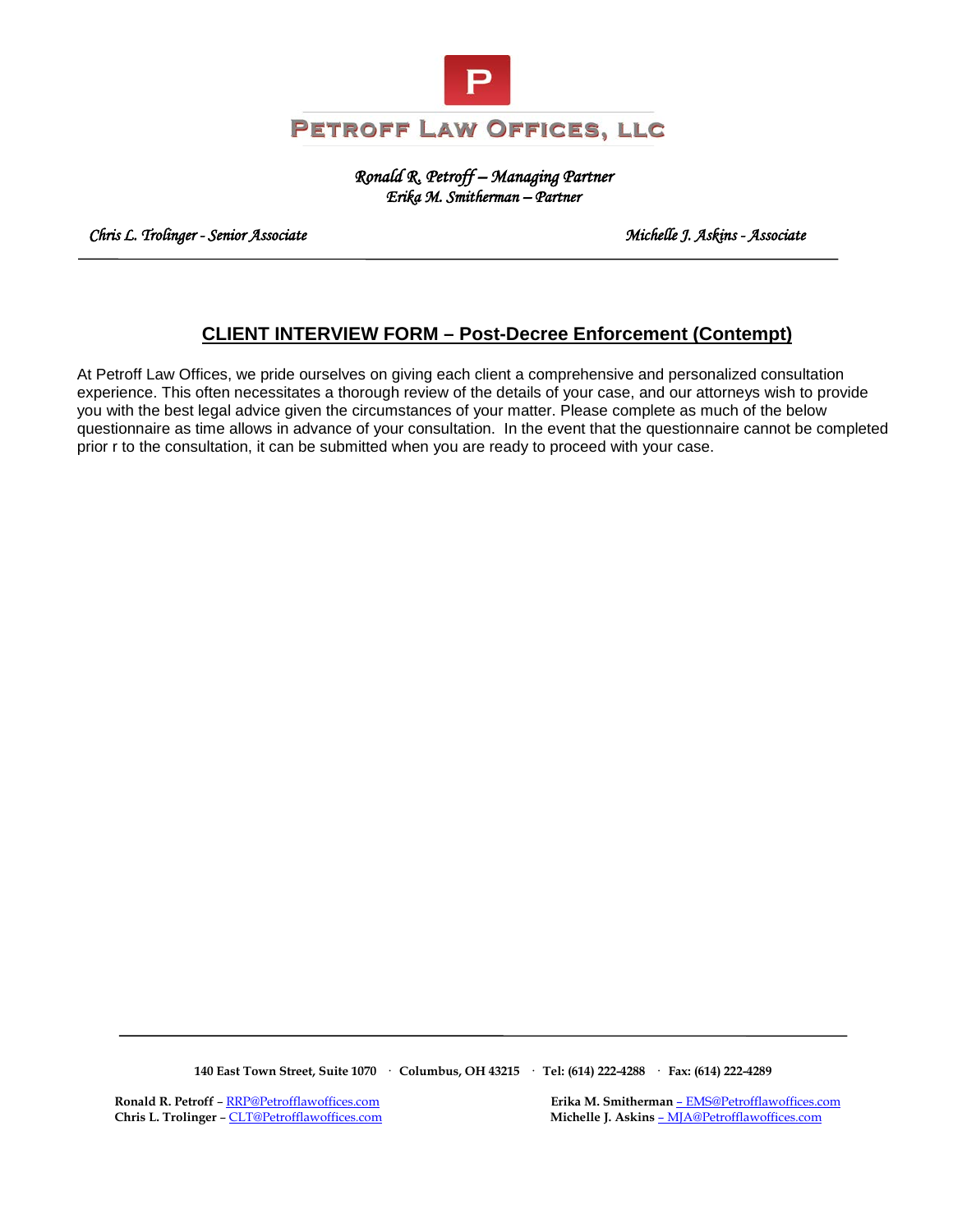## **I. Client and Spouse Information**

## **General Information:**

| <b>Client</b>                                                                                               | <b>Spouse</b>                                                                                        |  |  |  |
|-------------------------------------------------------------------------------------------------------------|------------------------------------------------------------------------------------------------------|--|--|--|
|                                                                                                             |                                                                                                      |  |  |  |
|                                                                                                             |                                                                                                      |  |  |  |
|                                                                                                             |                                                                                                      |  |  |  |
|                                                                                                             |                                                                                                      |  |  |  |
|                                                                                                             |                                                                                                      |  |  |  |
|                                                                                                             |                                                                                                      |  |  |  |
|                                                                                                             |                                                                                                      |  |  |  |
|                                                                                                             |                                                                                                      |  |  |  |
|                                                                                                             |                                                                                                      |  |  |  |
|                                                                                                             |                                                                                                      |  |  |  |
|                                                                                                             |                                                                                                      |  |  |  |
| Social Media Handles:                                                                                       |                                                                                                      |  |  |  |
| Facebook __________________________                                                                         |                                                                                                      |  |  |  |
|                                                                                                             |                                                                                                      |  |  |  |
|                                                                                                             |                                                                                                      |  |  |  |
| <b>Employment Information:</b>                                                                              |                                                                                                      |  |  |  |
|                                                                                                             |                                                                                                      |  |  |  |
|                                                                                                             |                                                                                                      |  |  |  |
|                                                                                                             |                                                                                                      |  |  |  |
|                                                                                                             |                                                                                                      |  |  |  |
| Scheduled paychecks per year 12 24 26 52                                                                    | Scheduled paychecks per year 12 24 26 52                                                             |  |  |  |
| Current base annual income                                                                                  | Current base annual income                                                                           |  |  |  |
| Any other current income (unemployment, disability,<br>Social Security, dividend income, etc.) ____________ | Any other current income (unemployment, disability,<br>Social Security, dividend income, etc.) [100] |  |  |  |
| <b>Client</b>                                                                                               | <b>Spouse</b>                                                                                        |  |  |  |
| <b>Family and Relationship Information:</b>                                                                 |                                                                                                      |  |  |  |

Have you re-married since your divorce?\_\_\_\_\_\_\_\_\_ Have you re-married since your divorce?\_\_\_\_\_\_\_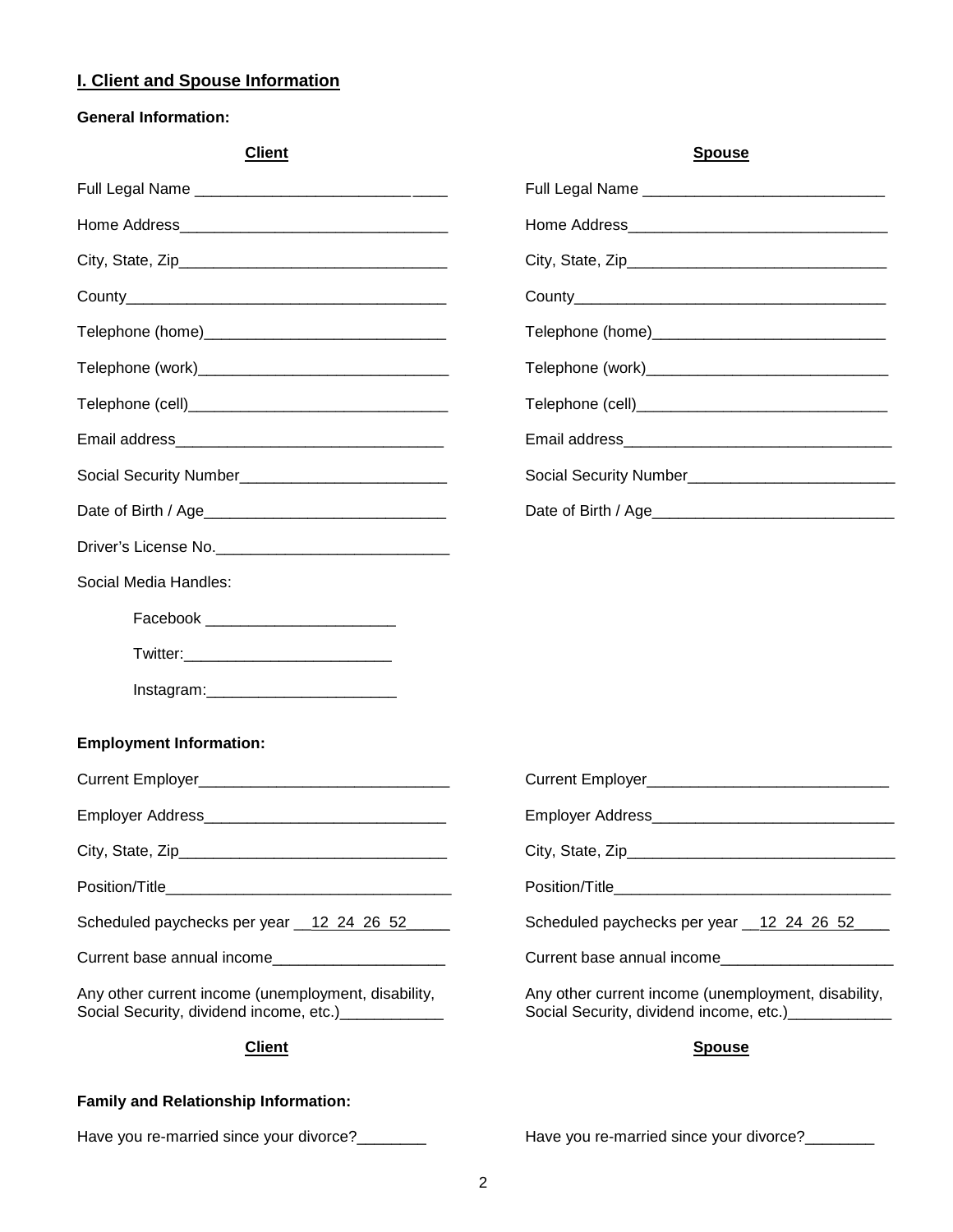Are you paying/receiving spousal support?\_\_\_\_\_\_\_

Are you paying/receiving spousal support?\_\_\_\_\_\_\_

Please explain the circumstances of how and why you and/or your ex-spouse may be in violation of the current order: